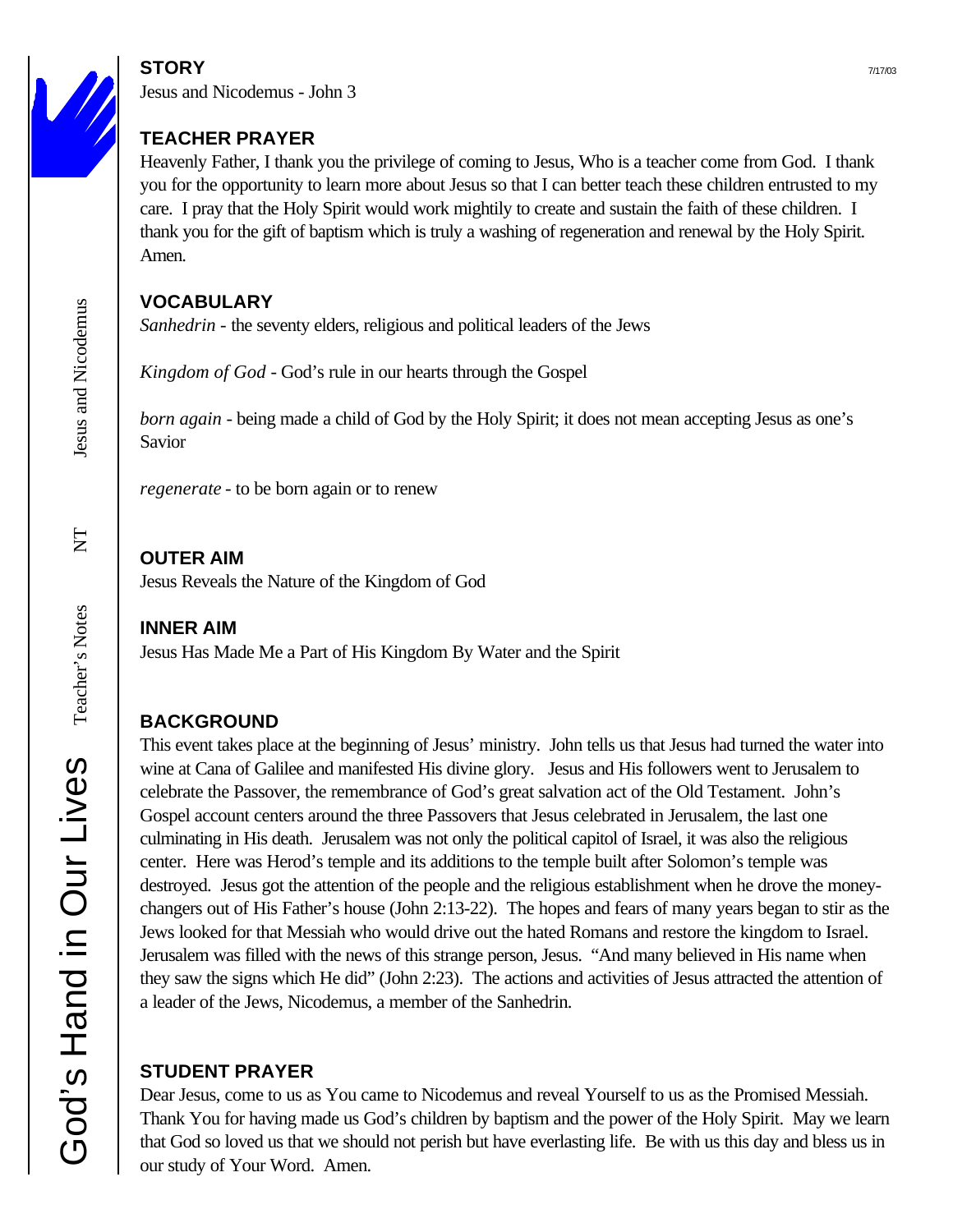#### **PRESENTATION**

Nicodemus, a Pharisee and ruler of Jews, came to Jesus by night. Jesus had already ruffled the feathers of the religious establishment by driving the money-changers out of the temple. This action struck the pocketbooks of those elders who had a share of the profits. It also exposed their greed and hypocrisy to the people. So Nicodemus came to Jesus secretly, at night so that he would not be identified with this strange teacher and His doctrine. Nicodemus recognized that Jesus was a rabbi, that is a teacher. From the signs Jesus performed, Nicodemus even recognized that Jesus was a teacher from God. However, Nicodemus did not understand who Jesus was or why He had come into the world.

Jesus took Nicodemus right to the heart of the matter by speaking to him about the Kingdom of God. What a difference in how this concept was understood! Nicodemus immediately thought in terms of an earthly kingdom that would be ushered in by the Messiah. Jesus was speaking about God's rule within you, a spiritual rule by the Gospel. To this end, Jesus sought to instruct Nicodemus. He stated that unless a person was born again, he could not see the kingdom of God. This made no sense to Nicodemus. With his concept of an earthly kingdom, he could not understand how a person could be born again and enter into God's kingdom. His first thought was that Jesus was somehow talking about a new physical birth-a fresh start.

Jesus was speaking of a *spiritual* kingdom and entrance being only through the Holy Spirit. It is still true that what is born of the flesh is and remains sinful flesh, while that which is born of the Spirit is spiritual. You must be born of water and the Spirit to gain entrance into the Kingdom of God. Jesus here refers to the water of baptism and the regenerative power of the Holy Spirit. It is sad that in modern decision theology, being born again means that you have accepted Jesus as your Savior and dedicate your life to Him. The emphasis in Jesus' words to Nicodemus is the change God works in sinners through water and the Spirit. The Holy Spirit is like the wind in that it works when and how it wants. All we see are the results of the Spirit's activities.

Jesus goes on to proclaim the Gospel to Nicodemus by taking him back to the brass snake in the wilderness during Israel's forty-year journey to the Promised Land. Jesus would be put upon a pole (the cross), and whoever looked to Him in faith would be saved from eternal death. "For God so loved the world that He gave His only begotten Son, that whoever believes in Him should not perish but have everlasting life." (John 3:16)

We hear no more of Nicodemus until the crucifixion of Jesus. John points out that Nicodemus stood under the cross and understood what Jesus was talking about that first secretive night. While Jesus' own disciples fled lest they be identified with Him, Nicodemus stepped forward and claimed the body of Jesus for burial. Nicodemus and Joseph of Arimathea confessed their faith before the world. Nicodemus was born again.

#### **APPLICATION**

Jesus answers our questions with loving patience and leads us to learn more about the Kingdom of God as He led Nicodemus.

The Kingdom of God is not an earthly kingdom. Rather, it is His gracious rule in our hearts because of Jesus' love.

The Holy Spirit leads us to believe in Jesus. Luther's explanation of the third article confesses, "I believe that I cannot by my own reason or strength believe in Jesus Christ my Lord or come to Him, but the Holy Spirit has